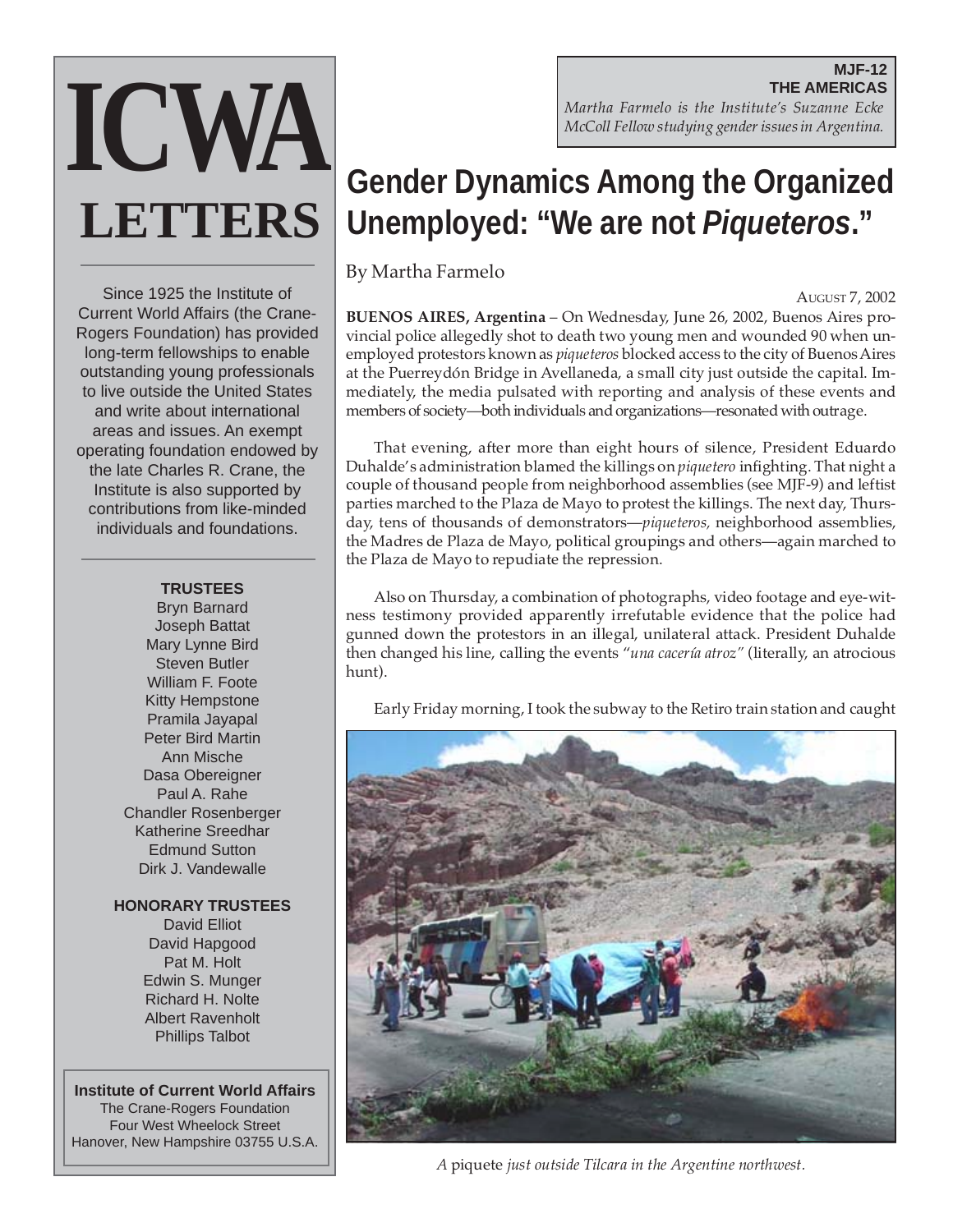a bus that took me across the city, over the Puerreydón Bridge and past the Fiorito Hospital that on Wednesday had been overrun by wounded protestors and scurrying police officers. The bus continued out into the province of Buenos Aires where, coincidentally, I had arranged a meeting with a group of *piqueteros*.

After well over an hour, I got off at the last stop along a wide, quiet road in the outskirts of San Francisco Solano—one of the more impoverished suburbs of Buenos Aires. After turning off the paved road, I carefully walked down dirt streets with deep, criss-crossing ruts, making sure not to twist an ankle. At each intersection I hopped over little streams that emitted a nasty stench.

On a previous visit a couple of weeks earlier, I had been escorted by a young lawyer named Marcela. This time Cristino Rodas greeted me with a surprised smile followed by a hand on my left shoulder and a kiss on my right cheek.

"Hello. I didn't think you'd make it alone," he said. I sensed that given the killings two days before, he hadn't expected me to come at all.

#### **Who are the** *piqueteros***?**

In MJF-8 (*Beyond Buenos Aires: Tripping Over the Crisis in the Patagonia and Gender Lessons in the Argentine Northwest*) I reported being delayed last November near

Tilcara in the country's far northwest by a roadblock made of huge branches, a bunch of people, a small tent and a burning tire. Some of the men had on shirts with three large C's painted across the front, representing the *Corriente Clasista y Combativa* (literally, the Classist and Combative Current).

The CCC is one of Argentina's largest groups of *piqueteros*—working-class, now-unemployed men and women who have become political players through their well-organized roadblocks. Like the *piquete* in Tilcara, these protests are commonly used to demand that the government provide emergency food aid and *Planes Trabajar* ("work plans," from "plan" and "to work")*.* These *Planes* are workfare positions that pay a monthly 150 LECOP (national bonds that operate as currency parallel to the peso) in exchange for 20 hours of work per week.

At the Tilcara *piquete* in November, a male CCC-activist told me that the majority of the CCC-Tilcara commission members are women, for two main reasons. First, the women tend to function as a shield against violence by police during roadblocks. Second, in their meetings, the men tend to be hotheaded while the women are far more level-headed (a real gender-bender). The men rely on the women to help them make better, more strategic decisions, he said.

As a result of that encounter, I decided to look further into gender dynamics in the *piquetero* movement—

|                       | Bloque                                               | Agrupación                                                   | <b>Filiación política</b>              |  |
|-----------------------|------------------------------------------------------|--------------------------------------------------------------|----------------------------------------|--|
|                       | CTA (Confederación<br>de Trabajadores<br>Argentinos) | Federación de Tierra y Vivienda<br>FTVI                      | Frente para el<br>Cambio (ex Frepaso)  |  |
|                       |                                                      | Movimiento Barrios de Pie                                    | Patria Libre                           |  |
|                       | CCC (Corriente<br>iasista y Combativaj               | Corriente Clasista y Combativa<br>(CCC)                      | Partido Comunista<br>Revolucionario    |  |
| Luis D'Elia (FTV)     | Bloque Plquetero<br>allnes                           | Polo Obrero (PO)                                             | Partido Obrero                         |  |
|                       |                                                      | Movimiento Teresa Rodríguez<br><b>MTRI</b>                   | Independiente                          |  |
|                       |                                                      | Frente Unico de Trabajadores<br>Desocupados (Futrade)        | Partido Obrero                         |  |
|                       |                                                      | Movimiento Territorial de<br>Liberación MTL)                 | Partido Comunista -<br><b>FJC</b>      |  |
| J.C. Alderete (CCC)   |                                                      | Movimiento Independiente de<br>Jubilados y Pensionados (MUP) | Ex CCC, con lazos<br>con PO, MST y PTS |  |
|                       |                                                      | Agrupación Tendencia Clasista<br>29 de Mayo                  | Partido de la<br>Liberación            |  |
|                       |                                                      | Movimiento Sin Trabajo<br>Terasa Vive                        | Mov. Soc. de<br>Trabajadores (MST)     |  |
| Roberto Martino (MTR) |                                                      | CTD - Coordinadora<br>Aníbal Verón                           | Independiente                          |  |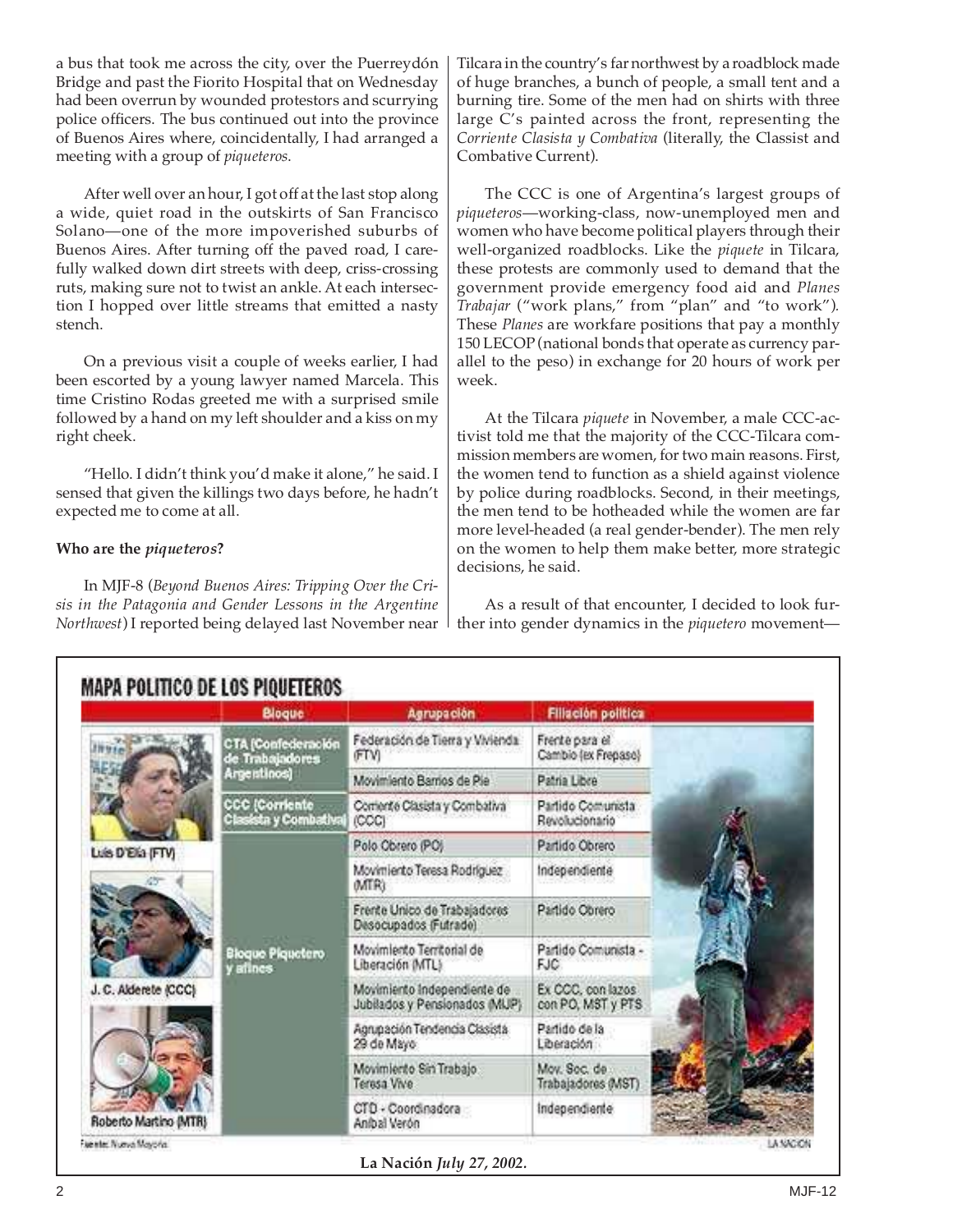which is diverse and divided. The protestors killed on June 26 belonged to the *Coordinadora de Trabajadores Desocupados Aníbal Verón* (Coordinator of Unemployed Workers *Aníbal Verón*, named after a *piquetero* who was assassinated by a gunshot to the face at a roadblock in Tartagal in the northwest in November 2000). The National Piquetero Block includes a number of smaller, more radical entities, mostly linked to leftist parties such as the *Partido Obrero,* or Workers Party. At least one of these entities supports the idea of overthrowing the government through armed struggle.

The group I met with in San Francisco Solano is part of the *Federación de Tierra, Vivienda y Hábitat* (Federation of Land, Housing and Habitat, FTV) which is member of the *Central de los Trabajadores Argentinos*(CTA), a progressive, non-partisan labor confederation. FTV-Solano and CTA-Solano work hand-in-hand, and at times seem interchangeable. "Here the CTA and the FTV are the same thing," Cristino told me.

The CTA works closely with the CCC, which has connections to the Revolutionary Communist Party. Both are harshly criticized by most other *piquetero* groups for being in dialogue with the government, even though they have been extremely critical of President Duhalde and of former President Fernando de la Rúa. They are also divided for ideological and strategic reasons. For example, unlike the *Coordinadora Aníbal Verón*, when the CCC and CTA put up a roadblock they either let people through periodically, as in Tilcara, or make sure there are alternative routes of travel available.

#### **The Killings Reverberate**

Despite many people's dislike of *piqueteros,* the massive police operation that left Darío Santillán and Maximiliano Kosteki dead and 90 others wounded shocked and outraged countless Argentines. A few days later I told a child psychologist who lives in a well-to-do northern suburb that I was feeling particularly upset about these killings and worried about my inability to temper my sadness and anger. "I understand," she said. "This was really intense and hard for all of us."

The collective outrage intensified when it became clear that the police had shot directly into the crowd with lead and rubber bullets and that armed, undercover police had infiltrated the crowd and tried to pass themselves off as *piqueteros.* Furthermore, the dead men were unarmed and shot at close range, one allegedly by Chief Inspector Alfredo Franchiotti, the chief of the operation.

There are competing theories regarding who in the political hierarchy ultimately authorized the repression. Many fingers point toward President Duhalde, since the events took place right in his "back yard." The police who participated in the repression are accountable to superiors based in Lomas de Zamora, his home town and power base. Before becoming President, he was mayor of Lomas,



*This series of photos appeared in Pagina/12 on Friday, June 28, 2002:*

*1. Darío Santillán (in white hat) assists Maximiliano Kosteki.*

*2. Santillán, shot.*

*3. The officer with the blue hat is Chief Inspector Alfredo Franchiotti.*

*4. Unidentified male lifts Kosteki's legs (perhaps to help him, so the blood would go to his head, though many believed this was a police officer intending to make him bleed to death more quickly).*

*5. A Lomas police officer kneeling over the body of Kosteki (personally, this photo upset me the most of all).*

*6. Officers remove Santillán from the train station.*

*7. Idem 6.*

*8. Franchiotti (gun in hand) and Santillán before taking Santillán to Fiorito Hospital. He reportedly died on the way to the hospital.*

Photos 1-6 by Sergio Kowalewski. Photos 7-8 by INFOSIC/Mariano Espinosa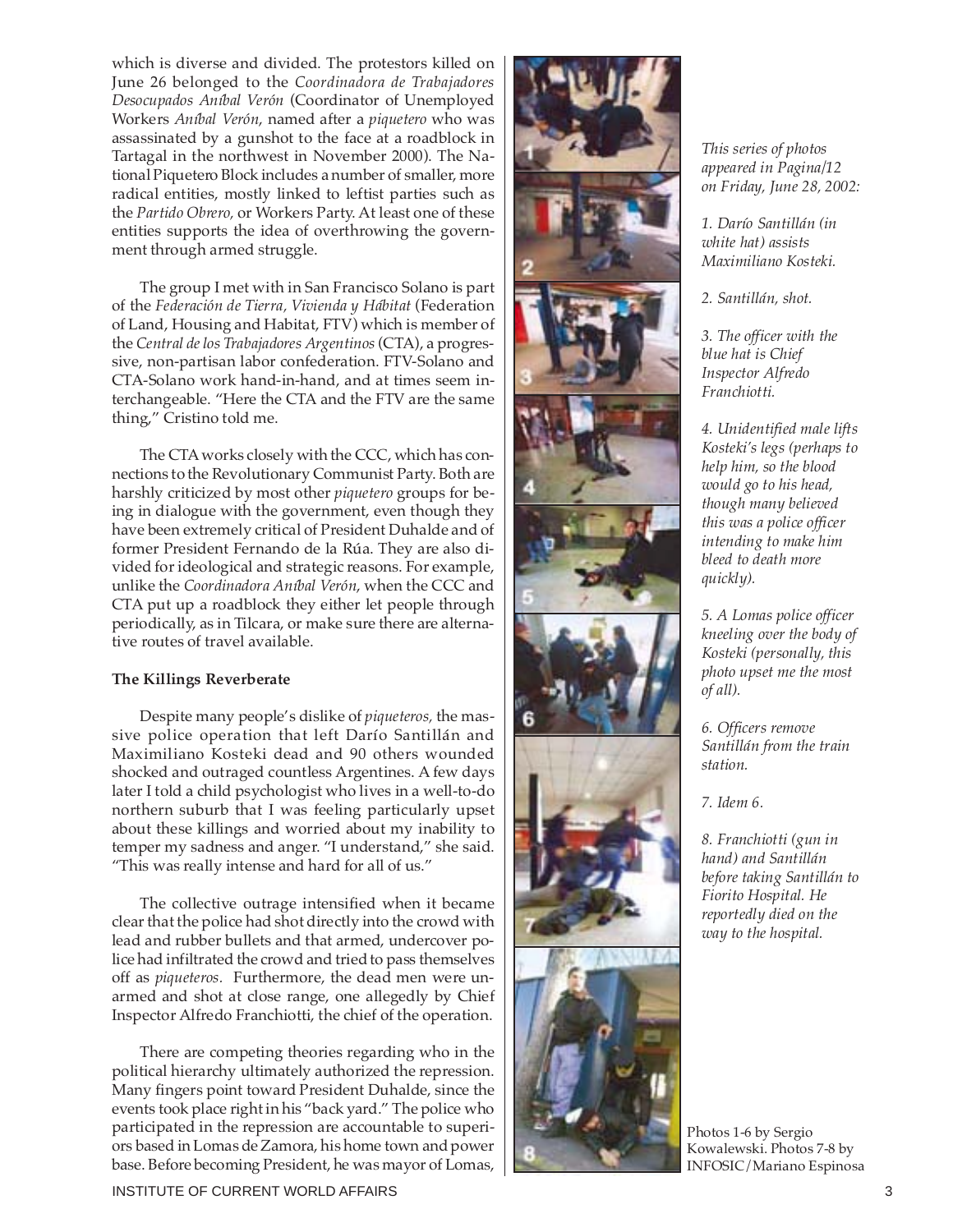Governor of the province of Buenos Aires and Senator of the same. Others argue that former President Carlos Menem was behind the killings in an attempt to destabilize President Duhalde, his fellow Peronist but arch-rival.

The night of the killings, people from the CTA-Solano held a meeting with their members to talk about what had happened and about participation in the march to the Plaza de Mayo scheduled for the following day. "People were scared," they told me. "Our organizing work is slow and laborious. [These killings] set back our work by at least two years."

The killings took place in a climate of what many Argentines refer to as *la criminalización de la protesta,* or the criminalization of protest. Horacio Meguide, director of the CTA's legal department*,* told me that as early as 1994, then-President Menem made an open plea to public prosecutors to pursue charges against those who participated in roadblocks.

"There is a law against blocking off a road for personal reasons, but not as a protest," said Meguide. " [What's at play is] the right of transit *vs*. the right to protest." He told me that thousands of unemployed workers throughout Argentina, many of whom are jailed, are facing charges for having participated in roadblocks. Nonetheless, the daily *La Nacion* reported that in the first six months of this year protestors mounted an average of 544 roadblocks every month.

In the week before the killings, Secretary of Internal Security Juan José Alvarez had asserted that "it will not be permitted that the city of Buenos Aires be made incommunicado with roadblocks in all of its access routes." Moreover, just two days before the killings, Foreign Minister Carlos Ruckauf told Air Force officials he was proud of signing decree 261 in 1975, the year before the last military coup, when he was Labor Minister under then-President Isabel Perón. This decree authorized the Armed Forces to participate in matters of internal security and set in motion the systematic detentions and disappearances that became the hallmark of the grisly last dictatorship. In addition, he suggested that "difficult times" are coming and, if necessary, he would do the same "*sin vacilar,"* without hesitating.

About two weeks before the killings, the CTA-Solano people and I discussed a chilling incident that had just occurred. A Buenos Aires high-school activist who is part of a student group fighting to improve their transportation subsidies was kidnapped briefly by men who threatened him and carved "AAA" into his chest. Known as "the Triple A," the Argentine Anti-Communist Alliance was a 1970s death squad created under President Isabel Perón, coordinated by the Ministry of Social Welfare, and

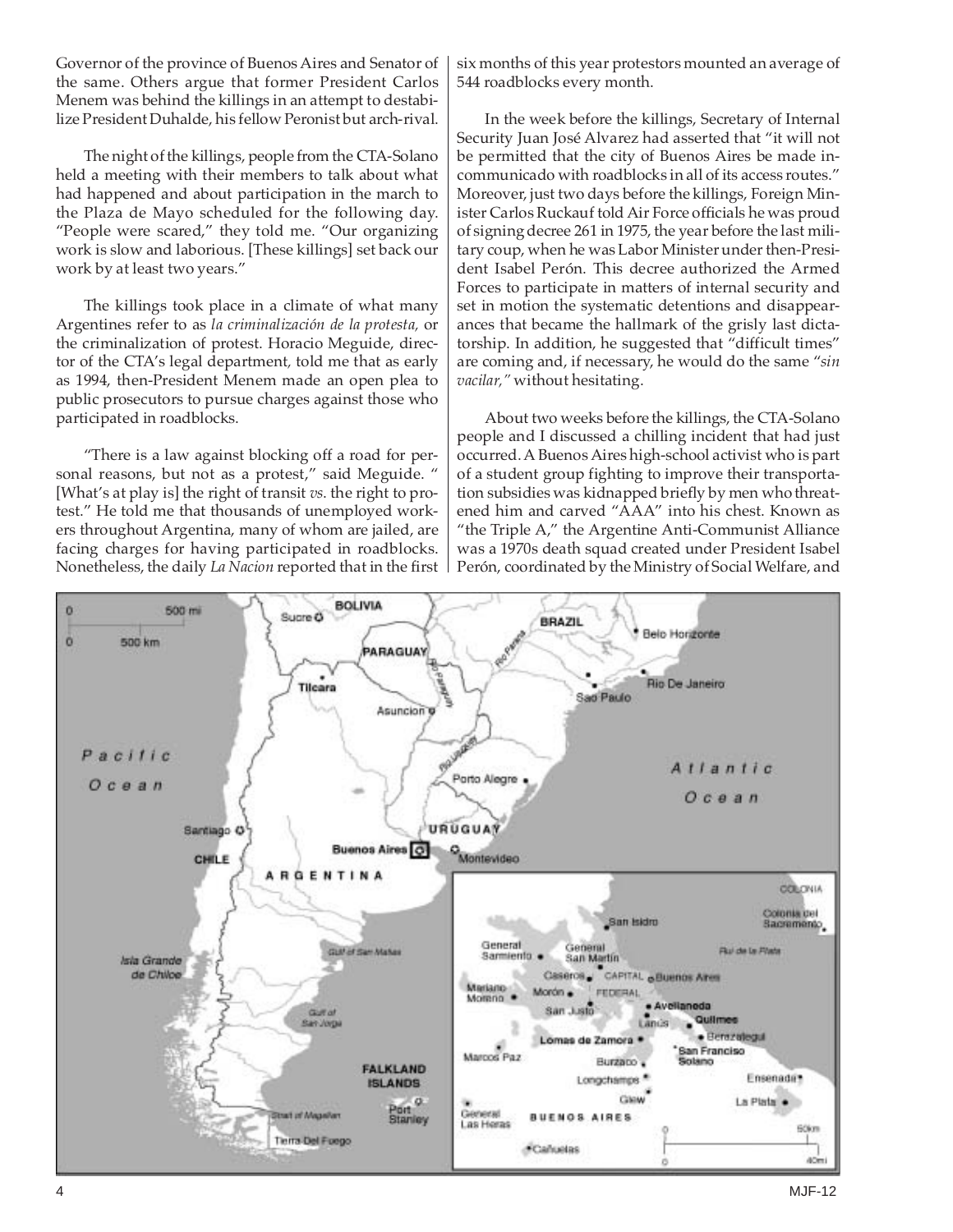

*A group of demonstrators from the CTA in San Francisco Solano. Jorge is on the far left. María Itatí is second from the right.*

responsible for the murder and disappearance of many activists.

Graciela Rivarola of CTA-Solano's education department told me, "[What we're seeing] is just the repressive apparatus [of the dictatorship] that has been intact all this time." She should know. She used to be married to Argentino Cabral, a now-unemployed metalworker and CTA-Solano's union secretary. Argentino was a political prisoner throughout the last dictatorship, and was detained and tortured again at the beginning of the Menem administration.

"One night in 1990 well-dressed guys came to our door," she said. "I thought they were professionals. I was such an idiot. When they asked for Argentino I opened the door to them. They showed me police badges and a search warrant from a judge. Argentino was holding our baby son, and they told him, 'Let go of the kid.'"

She told me they took him to the local intelligence headquarters and other places and tortured him for two days before letting him go. "When he was released his neck was totally black and blue from the hood [covering his head and face, generally to impede breathing, a form of torture], and his back was covered with cigarette burns."

As she told this story, Argentino moved around the table pouring *yerba* (a loose tea) into a gourd, and preparing the hot water and silver straw for us to have some *mate.* His nonchalance threw me for a loop, and I asked twice if she was really talking about him.

Several days after the killings of the two *piqueteros,* San Francisco Solano members told me, "We were just saying, 'Poor Martha, having to deal with this just now,'" referring to my having begun spending time among *piqueteros*. Suffice it to say, I had been saying the same words to myself about them.

#### **"We are not** *piqueteros.* **We Are Unemployed Workers."**

One afternoon in San Francisco Solano, I was drinking *mate* with a group including Graciela, Argentino, Jorge Valles, who works in CTA-Solano's administration, and María Itatí Gómez, who works in the social-action department.

Jorge is an electrician. "When I first went job hunting, I tried to get what I was paid before. When they offered me less, I turned them down. It was really stupid," he said with a smile. I told him I thought it was natural.

With a serious expression, he said, "We insist that we are unemployed workers. We use *piquetes* as a means of protest but we are not *piqueteros.* The

enemy and the government like to brand us *piqueteros.* We do not consider ourselves *piqueteros.*"

I asked, "Do other groups consider themselves *piqueteros*?"

Jorge answered, "I think yes. It's an identity for them. Sometimes our own [national] leader [Luis D'Elía] uses '*piqueteros*,' no? You see D'Elía and [Juan Carlos] Alderete [of the CCC] talking of *piqueteros.*"

"I hear them use the term *piqueteros* with pride," said I.

"For my personal way of being and that of many *compañeros* from here, for us it is not [a source of] pride for them to brand us *piqueteros.* As Argentino has told you, to call us *piqueteros* is to call us beggars for *Planes Trabajar,* for this and that." Graciela told me that those who believe that the *piquetero* movement has restored dignity to unemployed workers are wrong. The others in the room shook their heads energetically in agreement



*Argentino and his son, Alejo.*

with her.

I added, "If I'm understanding correctly, there are two parts that go together, the positive side of demonstrating and…"

María Itatí interrupted gently but firmly. "Yes, not only does it help us emotionally, you have a space where you can express your anger. But in the other sense it is not a source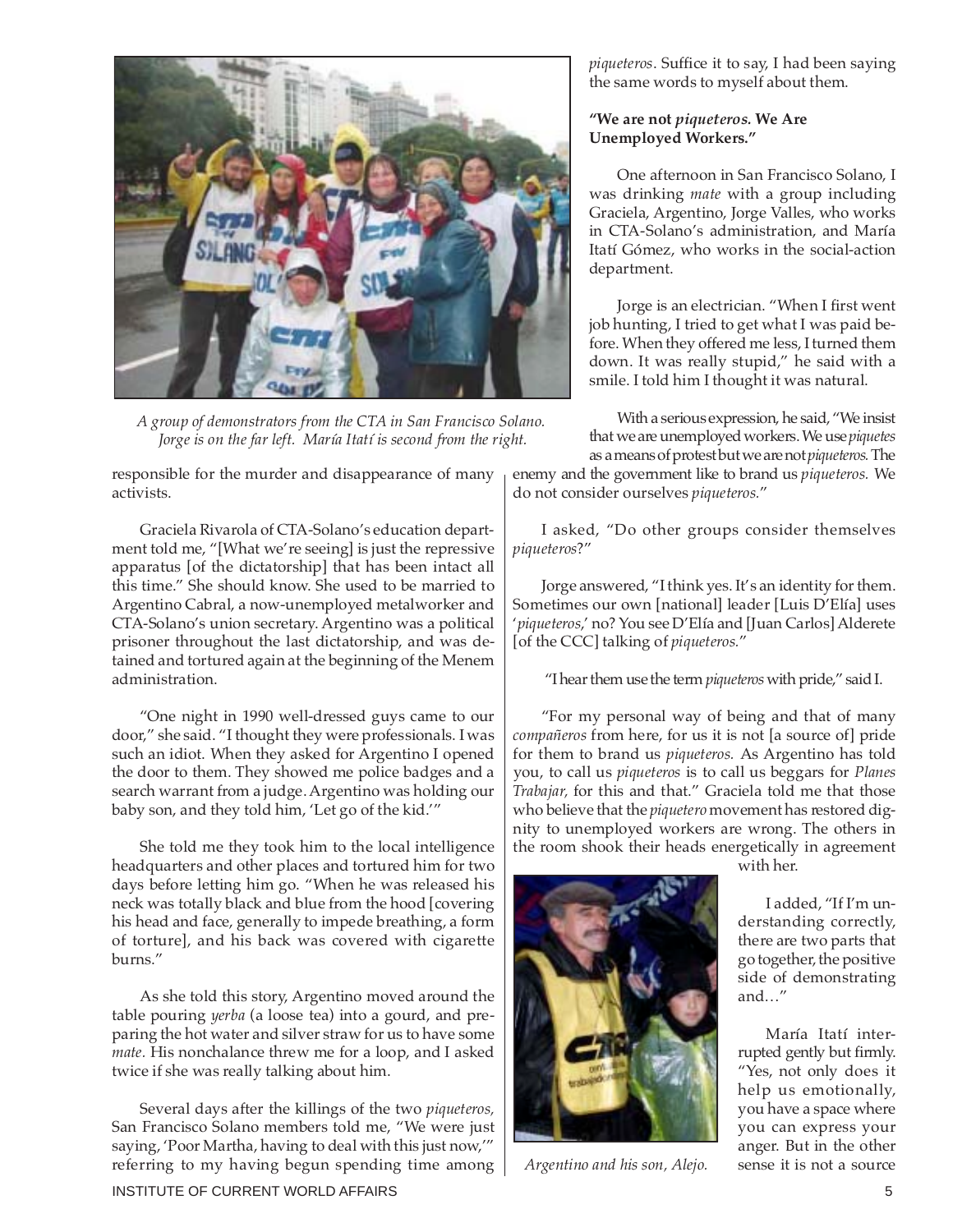of dignity. We do not like to go to block off a road. We do not feel that this gives us a power. We do it out of necessity. People do not say, 'Ay, I feel dignified because I blocked off a road.' We do it because it is necessary because we are not heard. What we need is a job, one that is dignified."

Jorge added, "We don't have any alternative. For us, in the 1980s, when they began to close factory after factory, as a means of protest we would organize soup kitchens at the factory gates when the workers would take over the factories [to continue operating them as cooperatives]. But today, the factories no longer exist. They are all closed. The workers are in the neighborhoods. For this reason we say that the neighborhood is the big factory and the road would be the factory gate. So we protest and set up soup kitchens on the road."

"This is why we say we are unemployed workers that take as an option the *piquete,* so that our protest is heard. That is our feeling, our particular situation," he said.

As Jorge mentioned, Argentino had repeatedly emphasized to me the problem of *piquetes* being seen as "asking for alms." His ex-wife, Graciela, reiterated that the press is seeking to make *piqueteros* out to be beggars looking for handouts. "For many who participate in *piquetes*, that is the perception they have of themselves," she said.

Argentino told me, "The government treats *Planes Trabajar*like a *chupetín en la boca* [a lollypop in the mouth]. They manipulate organizations up and down by giving out fewer *Planes* than needed, and also by how they give them out, and to whom."

night right in the middle of the last, ghastly repressive dictatorship, with active help from the local priest and the quiet support of Archbishop Jaime Novak, 3,000 persons occupied 200 hectares of abandoned private land. Over time, 20,000 persons slowly converted a garbage dump into five orderly neighborhoods.

Participants in the occupation were home renters buckling under policies implemented during the dictatorship that caused rents to shoot skyward, or people who had lost their homes and lived under bridges or wherever they could manage. As Jorge walked me to the bus stop one dark, starless night, he told me that the occupation took place the same day he was married. That day his wife skipped work and together they gathered enough stray materials to make a little shelter for their wedding night.

I was surprised that they had been successful in seizing land in the middle of the dictatorship. They said cold, hunger, lack of resources and repression made it difficult, but they did manage to organize at three levels: each block elected a delegate, each neighborhood's delegates elected a governing board, and the five governing boards in turn elected an umbrella Coordinating Commission*.* The real problems came after the return to civilian government in 1983 when the political parties came back to life, entered their neighborhoods and effectively divided and destroyed all but one of the five neighborhood organizations, called El Tala.

Still, their continued advocacy (and tenacity) led to a crucial victory in 1984 when the provincial legislature approved a law that authorized the government to ex-

CTA-Solano receives and distributes 200 *Planes Trabajar* through a program established by seven-day president Adolfo Rodríquez Saá last December, and another 400 from President Duhalde's program for unemployed heads of household. Other organizations in San Francisco Solano receive and distribute *Planes* as well.

#### **From A Garbage Dump to Five Neighborhoods**

During our first meeting, six members of the CTA-Solano and I sat on uncomfortable plastic chairs around a rickety wooden table in a cold, unheated cement room. Their organizing history goes back 20 years to 1981, well before the creation of the FTV and CTA in the 1990s. In just one



*The far end of the neighborhood of El Tala, San Francisco Solano. El Tala's neighborhood association was the only one of the five to survive the return to civilian democracy in 1983.*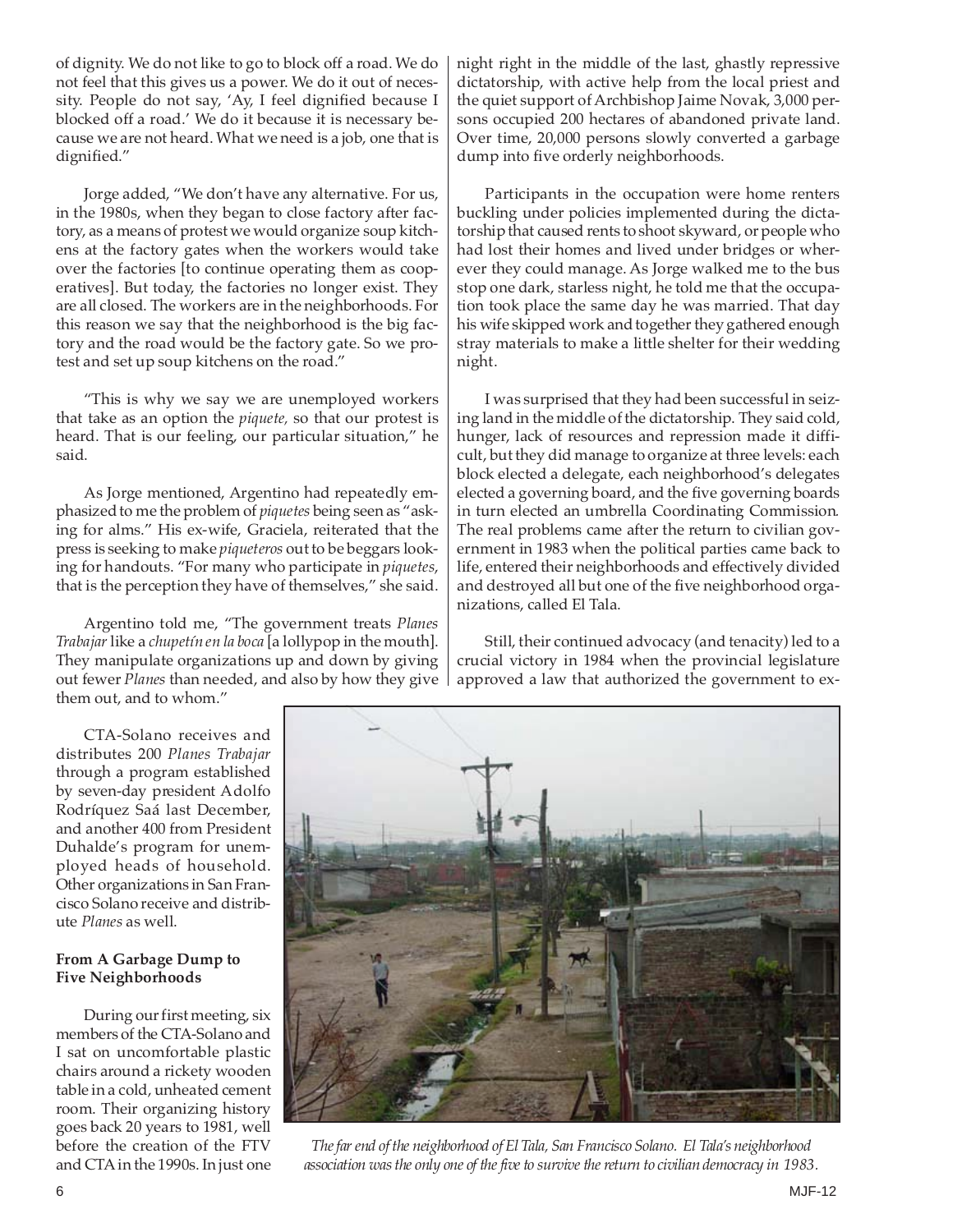

*The CTA-Solano organizes neighborhood development projects including this organic garden in the back yard of Mónica, right. María, left, confessed that her stomach clutched when she learned I was from the U.S. "When we think of the U.S. we think that they want to dominate us and take everything from us they can," said another CTA-Solano member.*

propriate the land from its former owners and allowed the families to buy the property from the government. A second organizational rift occurred later, when the government had given land titles to half of the families, who then essentially abandoned the collective struggle.

El Tala's neighborhood organization has continued operating all the way up to the present. Meanwhile, the national CTA was created in 1992 by a group of union leaders who wanted to create a non-partisan, non-traditional labor federation that would oppose then-President Menem's structural-adjustment policies. (At that time most labor groups were affiliated with the Peronist party.) However, CTA-Solano didn't come into existence until 1998, and the national and local FTV a few years after

that. CTA-Solano was organized by Juan Carlos Sánchez, a tireless and low-profile community leader. Perhaps "tireless" is an understatement: he works non-stop despite two herniated disks, a one-year-old kid and a wife who just gave birth to their second child.

Today, the CTA-Solano organizes development projects in eight neighborhoods as well as carrying out political advocacy, such as fighting illegal municipal taxes. The level of activity is astonishing, in fact, given its scarce resources. For example, Cristino is a tailor who worked in a number of clothing factories in and around Buenos Aires. He has trained a group of women to confect inexpensive but well-made clothing, rag dolls and other items. These women are now organized in a sewing cooperative that sells its goods in the neighborhood, and charges just

enough to cover the raw materials to continue working.

In response to increasing levels of hunger and malnutrition, men and women donate their labor to the cultivation of five organic gardens that produce food for needy families, four on small plots of land loaned by CTA-Solano members and one at a school. They have a community library and organize tutoring and other activities for children. They also collaborate with a variety of other neighborhood organizations.

CTA members who receive *Planes Trabajar* have contributed their weekly 20 hours of labor to neighborhood projects like construction of a small but spiffy new health clinic. CTA-Solano collaborates with a pre-school and a neighborhood soup kitchen that feeds school-children breakfast, lunch and snacks. They also work with a center where the elderly come to eat, attend mass and craft woodwork, which they then sell.

Perhaps most importantly, with funds from the municipality and a local foundation, they have built 46 homes and made improvements to many more via a system called *construcción por ayuda mutua,* or "construction by mutual help." "This method of collective work has helped rebuild the relationships that were broken in 1983," Cristino told me.

#### **The Gender Dynamics of Discussing Gender**

During our first meeting, when I turned the conversation toward gender dynamics within the organization, the women simply smiled while the men giggled and squirmed in their chairs. One man made a joke about how lucky he was to be seated close to the door. In that mo-



*Members of the CTA-Solano's sewing cooperative*

INSTITUTE OF CURRENT WORLD AFFAIRS **7** And the state of the state of the state of the state of the state of the state of the state of the state of the state of the state of the state of the state of the state of the state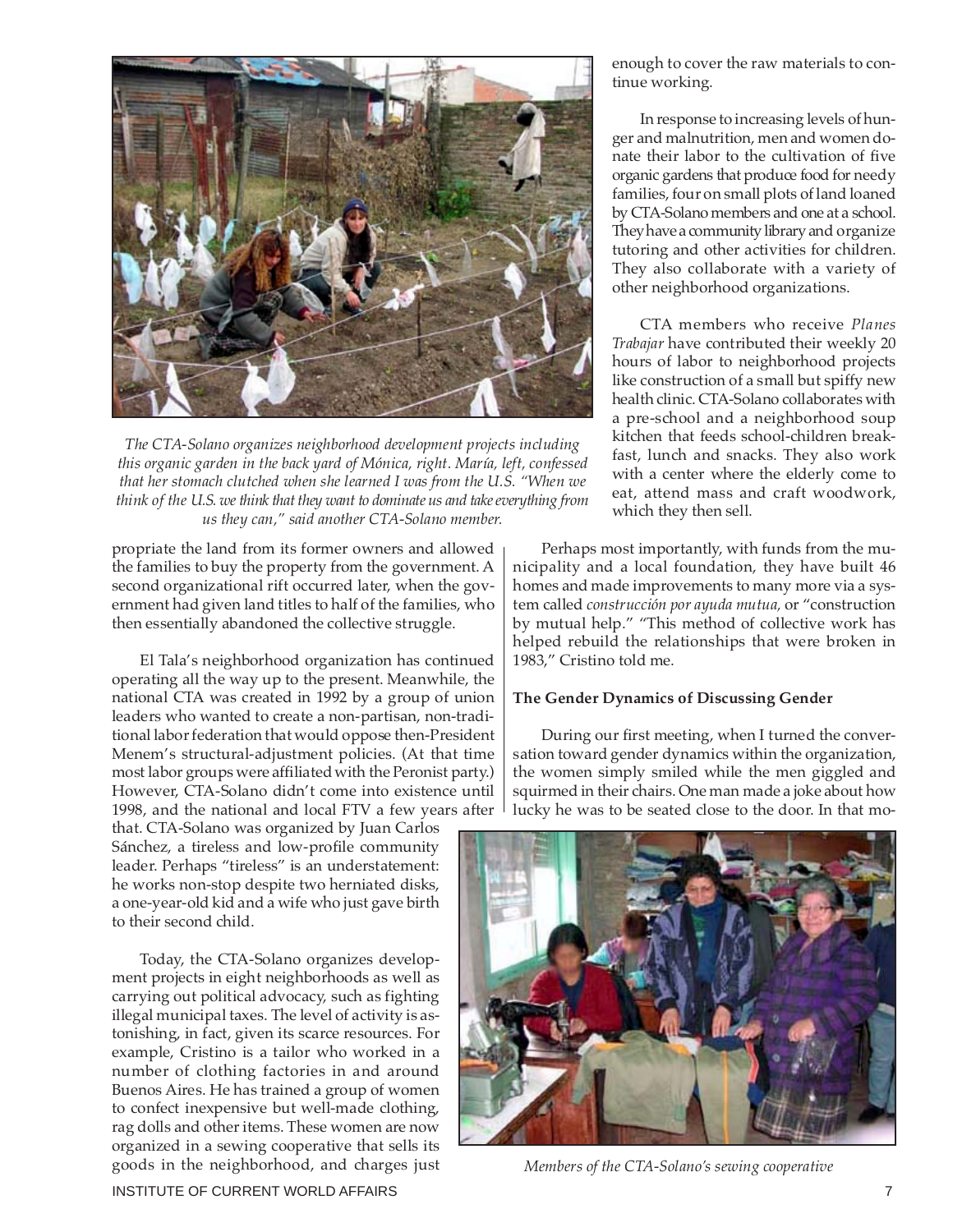

*These men receive* Planes Trabajar *through the CTA-Solano and are contributing their labor for repairs and improvements to this home.*

ment I was eminently aware that discussing gender dynamics in a mixed-gender group had limitations, but could be revealing as well.

To move the discussion forward, I asked how many members of the governing body of the CTA-Solano were women. "For every ten CTA members in the neighborhoods, we have one delegate. Our group of delegates is about half women," said María Itatí. Yet out of eight board members, only two are women.

María Itatí went on. "There is plenty of room for women in the CTA to be protagonists. The problem is with the women, more than the men. They still visualize themselves and identify themselves exclusively in the role of mother and homemaker. Many women do not want to be protagonists in the organization.

A woman named Norma explained that in addition to having departments such as administration, finance, health and social action, they need a department devoted to women. "We convoked a women's area just like the ones for social action and health, but the only two women that showed up were me and María Itatí.

"Take the issue of abortion," she went on, "which is ultimately about getting men to use condoms, about preventing pregnancy. Around here, women pay five pesos for an [illegal, unprofessional] abortion, which is often done by women in the neighborhood who insert a catheter into the uterus. Most of those who seek abortions are minors. They end up with terrible infections. At the municipal hospital, to teach them a lesson, the doctors leave them there suffering until the very last minute," she said.

"This issue goes way beyond health," she said. "This is

a women's issue. It requires a women's department. But women just say their men won't wear a condom, that they don't like how it feels."

Argentino chimed in, "We recognize that women, too, used to work and lost their jobs. When we look in that mirror, men and women, we all feel like trash."

He went on to talk about very valuable women in Argentine popular struggles, and mentioned with particular reverence the Madres of Plaza de Mayo, who boldly confronted the last military dictatorship. But he told me that in San Francisco Solano, the women delegates who attend the delegates' meetings often do not speak up. They are just too shy, and when they do speak, they lower their voices rather than speaking out with strength.

In fact, the moment that our conversation had turned to gender, one of the young female delegates got up from the corner farthest from the door, made her way around the table and left. We all laughed, quietly and ironically. María Itatí explained that she is shy and didn't want to talk.

#### **Looking More Deeply Into Gender Issues**

On a subsequent visit, we sat in a large concrete room with a glass picture window facing the street. When buses lurched by, the drone of their motors drowned out our conversation.

I asked if men and women experience the hardship of unemployment differently. María Itatí told me, "Many of the men are depressed. They stay in bed all day, or they take up drinking. Older men are hard hit as well," she said.

Are the men harder hit than the women? "Yes," she said. "I don't know if this is common to all women, but

*Norma raised the issues of abortion and prevention of pregnancy to illustrate the need for a women's department within the CTA-Solano.*

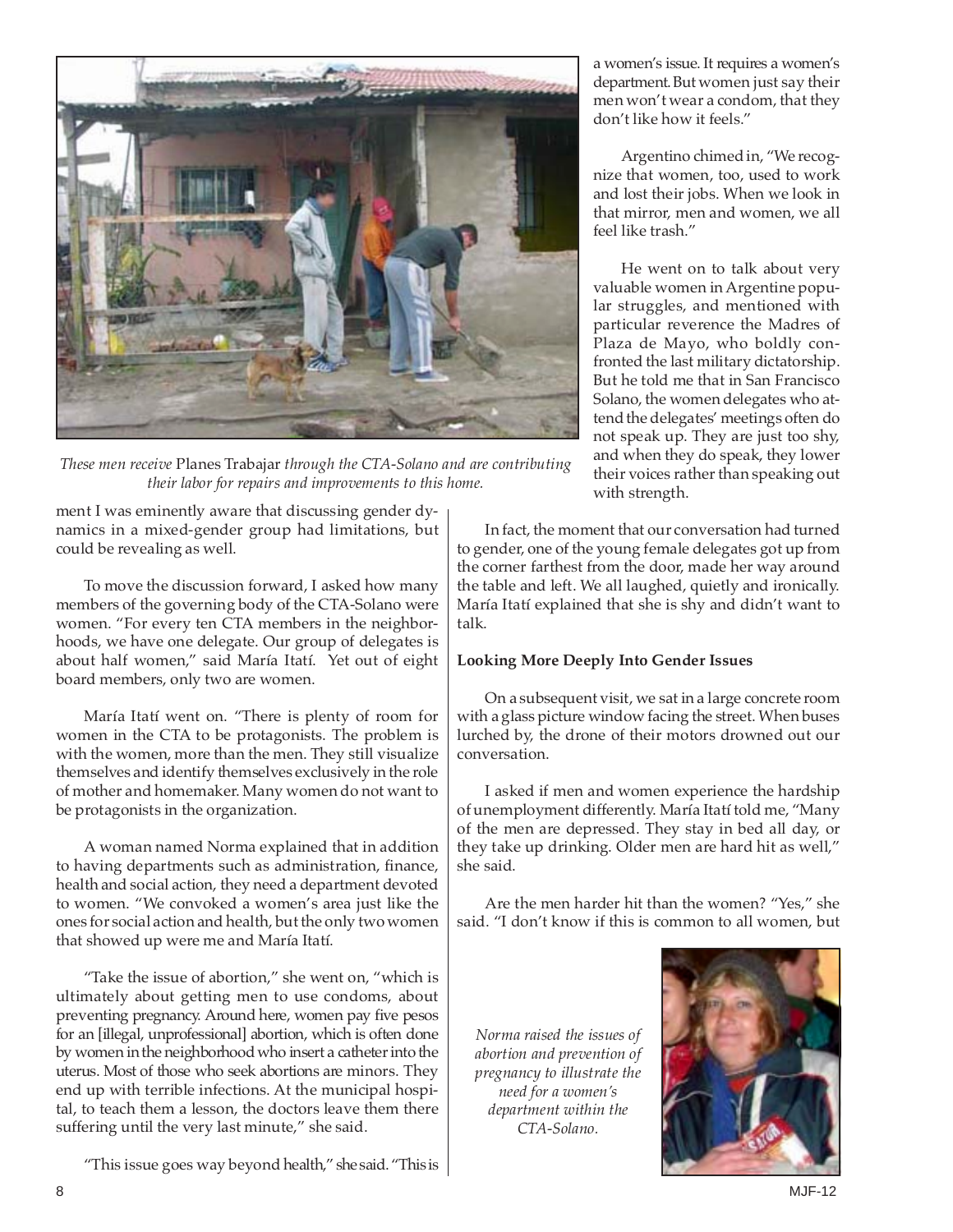women come out, when they see their husbands in that state, they have no other choice but to come out. They also come out because of their children."

Jorge said, "The men feel hard hit. It happened to me. I had to go out for days and days, walking and walking and coming home without having found even one short-term job. One feels impotent, useless," he said. "Supposedly the man is the provider for his home and when he sees that today he can not fulfill that role, that is when he feels hard hit. He feels subjugated by it all."

I then asked if unemployed men help out at home. Jorge began to answer along the lines of "yes and no," but was quickly interrupted by María Itatí's quiet but clear voice. "They don't contribute. They are without work but they don't contribute. Even when the woman goes out and works, they don't contribute."

Jorge then said, "I don't agree with what she says. It may be that the majority of men are the way she says. Those are the ones that really feel the blow [of unemployment]. Those who become aware of what is happening, no, because there are men that you see go outside and hang up their kids' clothes, who take their kids to school."

Do they care if other men see them doing that? Jorge said, "How are they going to care if that's they way to help the woman?"

María Itatí said, "But there are very few that have *conciencia* [awareness], so the only thing they do is climb in bed…There are concrete cases in our organization. [Women] are coming here, they are giving their time and trying to take something back to their homes, yet when they arrive home their husbands make a stink about this and that. We know that the base is the problem of unemployment. [The man] is broken as a person and his machismo is bruised…And the woman has to understand that, because if not, the couple and the family are in crisis. For the majority, this is the situation that we are living."

Jorge added, "Or the man becomes a hard-core drinker, he becomes a man who is physically abusive, he abandons his home, his kids, or he shoots himself."

I said, "So your task involves dealing with depression, so that you can then incorporate them into your work."

Cristino said, "We have heard from our own *compañeros* what depression is like, and many times for us doing a roadblock is like therapy. The therapy is to get them out to the road, so that they express themselves and demonstrate."

INSTITUTE OF CURRENT WORLD AFFAIRS 9 Jorge added, "A woman came here from the UBA



*Cristino (center) works in the CTA-Solano's finance department. The first time I traveled to San Francisco Solano by myself, he told me, "I didn't think you'd make it alone."*

[University of Buenos Aires]…and I made a joke to her I said, 'As you can see, we are not only a confederation of workers, we also provide group therapy.'"

María Itatí then added, "We become a *grupo de contención* [a group that provides emotional support]. Because people feel badly when they are not supported. They feel alone. They are isolated. When you remove them from their isolation, you get together, you see that there are others experiencing the same problems as you."

I asked, "Don't the women have the same needs? Perhaps they don't stay in bed all day, but I imagine that they must experience a lot of stress."

María Itatí's answer was immediate and succinct. "Yes, of course," she said. "Double."

#### **"My Life Has Changed Totally."**

One afternoon I sat with a group of women in the small, cold, crowded room that houses the community library. They were trying to figure out how to pull off a celebration for Children's Day on August 11 with virtually no money. At one point, I asked if they would be willing to share with me what has changed for them personally as a result of their involvement with the CTA.

One young woman spoke up right away saying, "My personal life changed because as a housewife, I didn't think that I could do things for others. I'm contributing something to an end, for my family, too."

Another blurted out as she slipped out the door, "I separated from my partner as a result," which produced several giggles.

An articulate, self-assured woman named Rosa told me, "My life has changed totally since my being here in the CTA. Before I didn't relate to people. I lived closed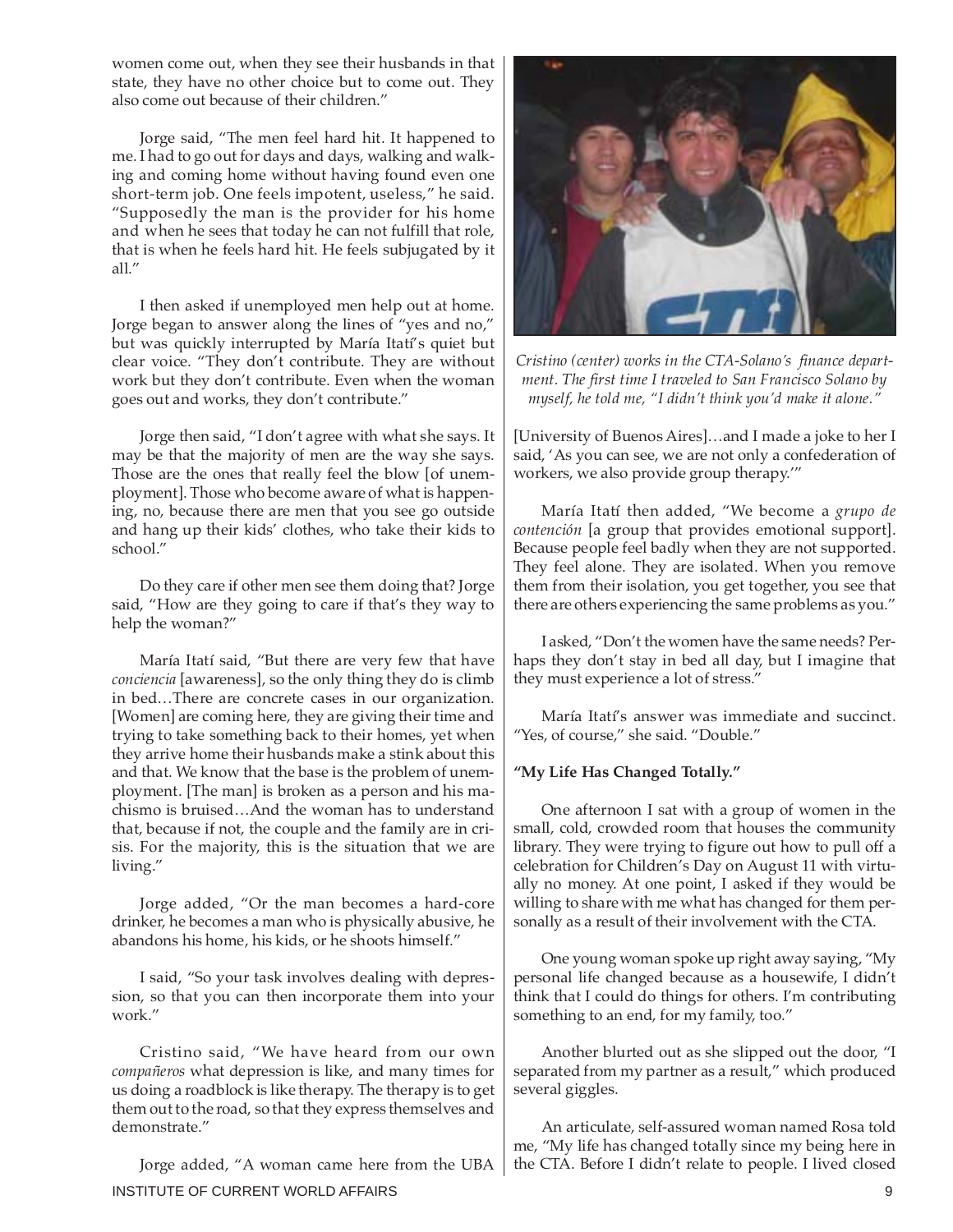up in my house. By coming here—I came by way of María Itatí—I changed totally. I grew up in this neighborhood and I didn't know the people around me. I arrived here out of the need for a *Plan* [*Trabajar*], to be honest. But I became more and more integrated."

"Besides meeting more people, do you feel different?," I asked.

"I feel different. I feel totally new as a woman. I'm

useful. I discovered this only recently, only gradually over the last seven months."

Fifteen-year old Perla told me, "I, too, changed a lot because I'm young, and they invited me to a course on health, and I came and began to perceive myself [differently], and now I'm better off. Before I was only with kids my age. I'm learning a lot of new things."

A 27-year-old with four kids said, "I, too, was closed

# **Similar Echoes in the CCC**

 $\Gamma$  everal things I heard in San Francisco  $\bigcup$  Solano echoed an earlier visit to the CCC headquarters in La Matanza, also in the province of Buenos Aires. That day some US trade unionists and I met with Juan Carlos Alderete, CCC's national leader.

Alderete said that many unemployed men become depressed, abandon their families and even commit suicide. I asked about women's roles in his organization. Echoing the CCC leader I spoke with in Tilcara in the far northwest of Argentina, Alderete told me that women are stronger in confrontations with police and other conflict situations.

"We used to see working women as our competition, but not any more. The women

have helped us understand [that that is not so]." He said that they tend to be elected as local delegates in part because their neighbors trust them.

That day, a group of several hundred neighborhood delegates were meeting at the CCC headquarters. I noticed immediately that the group was about 50 percent female. Alderete introduced us to the del-



*Juan Carlos Alderete, CCC national leader, at their headquarters in La Matanza.*

egates, mentioned my interest in the participation of women and opened up the floor for comments.

The first person to stand and speak was a woman they call "the grandmother of the [CCC] movement." She told me that she used to work at Pepsi-Cola and distrusted the *piqueteros.* Later she decided that rather than stay at home crying, she wanted to fight. She has 21 grandchildren and one great-grandchild.

Another woman stood up and said, "There are some people who do not have even a coin to buy food. We go into the street desperate. Our kids can't get the health care they need. When



*CCC neighborhood delegates meeting in La Matanza.*

our kids die, they stay in the morgue because we don't have any money to get them out and nowhere to bury them," she said, choked up with emotion.

"We know that the [foreign] debt is paid at our expense," she said. "At whose expense is the US debt paid?" Her comment led to a series of questions about joblessness, poverty and unemployment insurance in the US.

When I told Alderete of my interest in learning more about the *piquetero* movement, he invited me to return and gave me his cell-phone number. Before calling him, I decided to visit Mabel Gabarra, head of the gender secretariat at the national CTA office, and ask her for some orientation.

When I told her I wanted to explore gender issues in the *piquetero* movement, she laughed and made a face that combined incredulousness and mockery. When I asked for clarification, she told me that while women play an enormous role in the struggles and in the *piquetes* themselves, they are not represented in governing bodies or in decision-making processes. She also advised me to avoid talking to the top leaders, and offered instead to put me in contact with Marcela, the young lawyer who took me on my first visit to San Francisco Solano.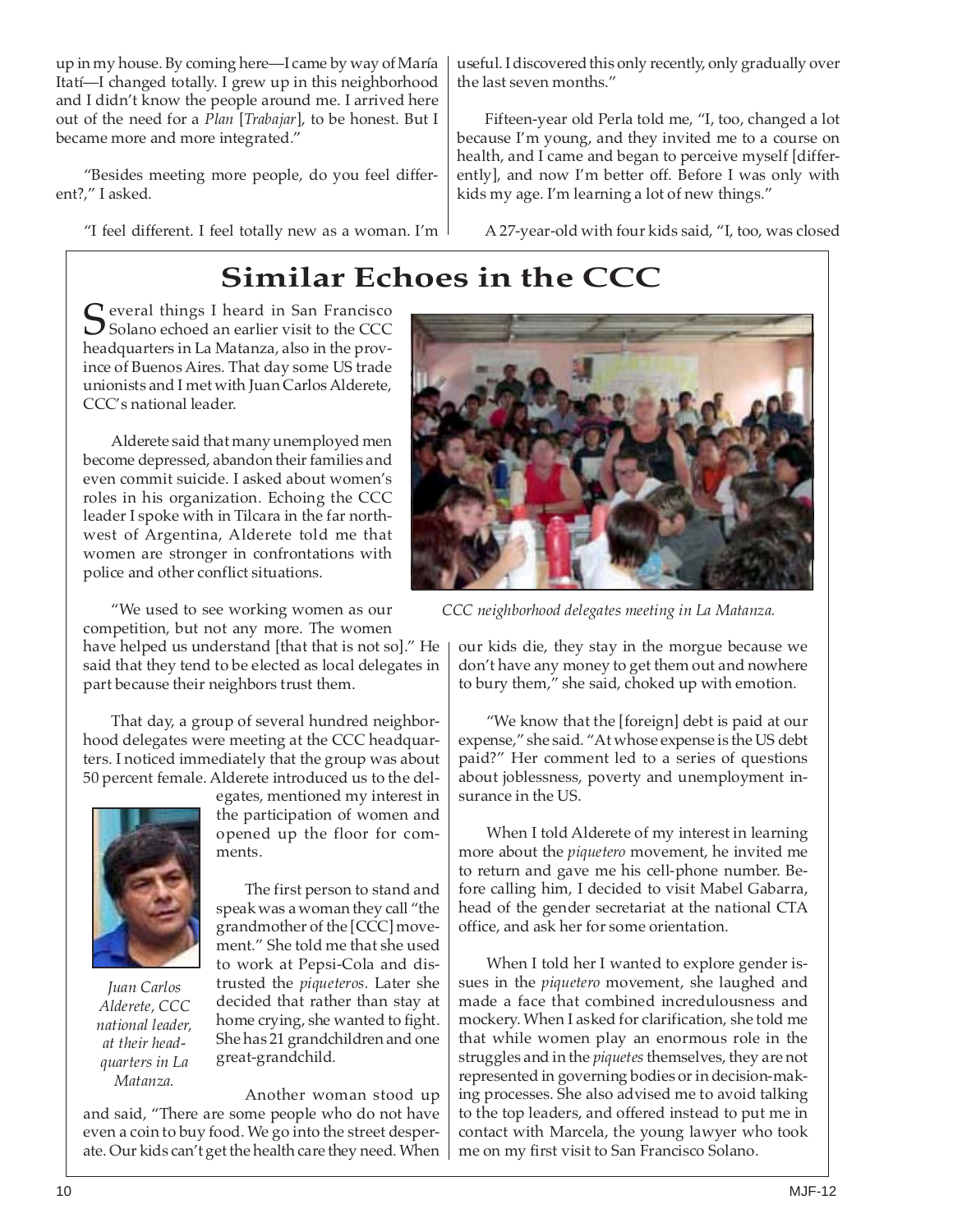up in my house, closed up with the kids. I began to come here, and you begin to feel a bit freer. I have a problem with my husband. '*Estás más suelta,*' he says. [You're less inhibited, or even 'looser.'] But I feel better, more useful."

Another young woman added, "What we're all doing here is social work. At the same time, the way things are, one feels useful among the *porquerías* [crap or bullshit] that we're seeing. That, too, is a satisfaction, to do something for someone."

"Have your relationships with your partners changed?," I asked.

The response was a chorus of giggles and, "They complain."

"They complain that it takes up a lot of our time, that

we're neglecting our homes, which isn't true, because one finds the time. For example, I get up early and do the [chores], then I come here, then I return home. I have a baby but I'm giving some time, too. For me, too, not just for other people."

A woman standing in the doorway said, "My life with my partner is the same. Both of us work, and there haven't been conflicts." She seemed to be a minority. "I just want to add that what I found in the CTA is friendships, with my *compañeras,* with all the women. They are strong."

#### **Marches Are Therapeutic, Too**

On July 3, 2002, just as most people in the US were preparing for cookouts and fireworks, hosts of Argentines marked the one-week anniversary of the two *piquetero* deaths with a massive mobilization in repudiation of the repression and to protest hunger.

In the capital it was about 48 degrees Fahrenheit and rainy, a totally crappy day for a march. Although I had a lingering cold, I headed toward the Plaza de Mayo, planning to search the columns of *piquetero* marchers until I found the people from San Francisco Solano. Around 3:30 p.m., I hopped a bus, took a seat in the last row over the motor and enjoyed the toasty warmth.

A few minutes later my well-charged cell phone rang (we always charge the phone before a demonstration, just in case). It was my partner, Alan, calling to relay a message that the group had set out from the Puerreydón Bridge in Avellaneda at around 2:00, had just reached the Constitución train station and were headed up the wide 9 de Julio Avenue on their way to the Plaza de Mayo. Other groups were marching from the Congress and the Retiro train station.

As I put my cell phone away I felt self-conscious, not about receiving a call but about revealing my destination to about half of my fellow passengers. A few moments later, the bus driver announced that he would have to take an alternative route because of the protest. With an irritated look and tone of voice, the guy next to me told me, "I'm tired of blocked streets all the time. The other day I could hardly get home from work."

I got off the bus near the Plaza de Mayo and walked along 9 de Julio for about ten blocks until I could hear drums and see marchers advancing in my direction. At the head of these groups were members of the *Coordinadora Aníbal Verón* shouting the names of the dead young men and carrying banners with their pictures. I

carefully picked my way along the curb against the tide of marchers, careful not to penetrate the different groups' security lines crafted with long bamboo poles or simply by a chain of people holding hands. About seven blocks later, I came upon a long, low banner representing the FTV-San Francisco Solano.

I was greeted with huge smiles and hugs from a number of the men and women I had met the previous Friday. Finally I found María Itatí who was nearly soaked and cold. "Do you want to say hello to Jorge?," she asked. "Here comes the machista man," she said to me, grinning.

Jorge asked me, "How are you?" I told him I was fine, that my journey had been much shorter than his and that I had got a seat on the bus, perhaps because the camera under my coat made me look a few months pregnant. "Aha!," he laughed, "taking advantage of our machismo."

"You're right," I said. "I'll give you one point for that one."

Later, he told me that one of the women who works in the soup kitchen in San Francisco Solano had asked him, "How can you march in this rain? You'll get pneumonia." His answer: "I'd rather die of pneumonia than hunger."

They were buoyed by the massive turnout despite the rain and cold. It was nearly impossible to overlook the diversity of groups present. The killings had spurred an unusual degree of unity in word and action among a variety of groups, such as *piquetero* organizations that are



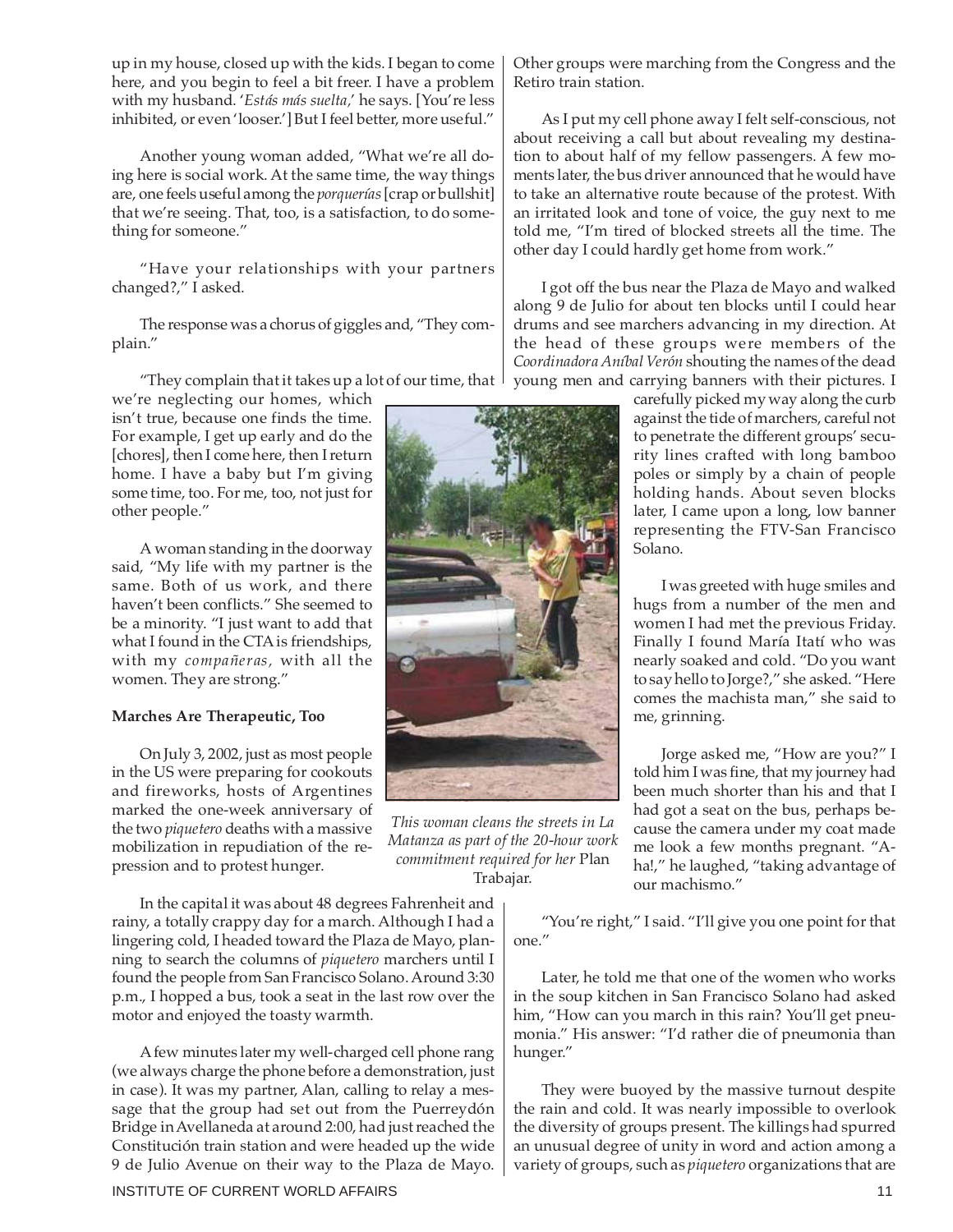

*The banner reads: FTV Solano, Civil Association, Workers' Strength for Land, Housing and Habitat.*

really defends women," he said. "She always defends the woman."

A few minutes later I wandered over to Maria Itati and told her, "Jorge actually asked me what you said about him." She burst out laughing. "If he notices us talking about him, he'll die," I said. "Don't tell him I told you this or he'll never speak to me again." Now *I* felt like a 14-year-old. We had a great laugh.

A little later in a far more serious tone, I asked her and Graciela, "Is he really *that* machista?"

"Yes," they both said firmly. "He really is. He's really hard-headed."

Back in San Francisco Solano, Jorge had insisted he has both

changed and washed diapers—"I have eleven kids!," he reminded me.

entirely at odds with each other, neighborhood assemblies, left and center-left political parties, various types of human-rights organizations and progressive labor unions.

FTV-Solano had planned on bringing 400 marchers. With the rain and flooding in the neighborhoods they managed to bring only 300, but still were pleased with their turnout. As we walked, Jorge said with obvious pride that not one of their people had come out of fear of losing their workfare position. Back in San Francisco Solano, he had said that some *piqueteros* are forced by their organization to participate in the *piquetes* or lose their *Plan Trabajar*. The CTA-Solano rejects such manipulation. "People lose their dignity," he said.

Once we had reached the Plaza de Mayo and were no longer marching, Graciela and I talked about the *Coordinadora Aníbal Verón*. "They're totally infiltrated. They're idiots," she said scornfully. "How could they go the Puerreydón Bridge that day?"

A bit later and a few yards away, Jorge asked me, "See how we're different [from *Aníbal Verón*]? See how we're pacific? We believe that power needs to be created, not taken," he told me.

"That's interesting," I told him. "That's the way I often think about the issue of men and women, which is also one reason I'm so interested in talking to men and learning their point of view."

"Of course," he said, perfectly naturally. "Men have to change."

"That's right," I echoed. "Of course."

Then he asked, "What did Maria Itatí say about me?" I suddenly felt like I was talking to a 14-year-old. "She

María Itatí and Norma laughed and said, "They never change a diaper. He's never changed a diaper." And speaking more generally, they insisted, "It's true, they really never do. And they don't take care of the kids. They may even stay home with them without taking care of them."

The march ended with tens of thousands of men and women belting out the Argentine national anthem, including the roving peanut vendor who stopped in our midst for those few minutes. When the anthem ended, the Solano folks began shouting, "Ar-gen-tina! Ar-gentina!" At first it sounded to me like a World Cup soccer chant. As it went on, although it may sound strange to say so, I felt as if they were crying out for the very survival of their country. Later, Argentino told me that for him, it was a call for unity, that in that moment what most salient was the common ground that unified the groups present in their various struggles.

### **"See How We Are Different?"**

Jorge's comment about being peaceful and different echoed several remarks I heard out in San Francisco Solano. First, the FTV is a member of the CTA, which is expressly non-partisan in philosophy, identity and practice. Although the FTV's national leader, Luis D'Elía, has a seat in the provincial legislature belonging to a party called the *Frente Para El Cambio* (Front for Change), I was told that is his personal affiliation rather than the organization's.

(They told me that the FTV's political emphasis began to shift from land and housing to unemployment when Luis D'Elía emerged as a national figure in 2000.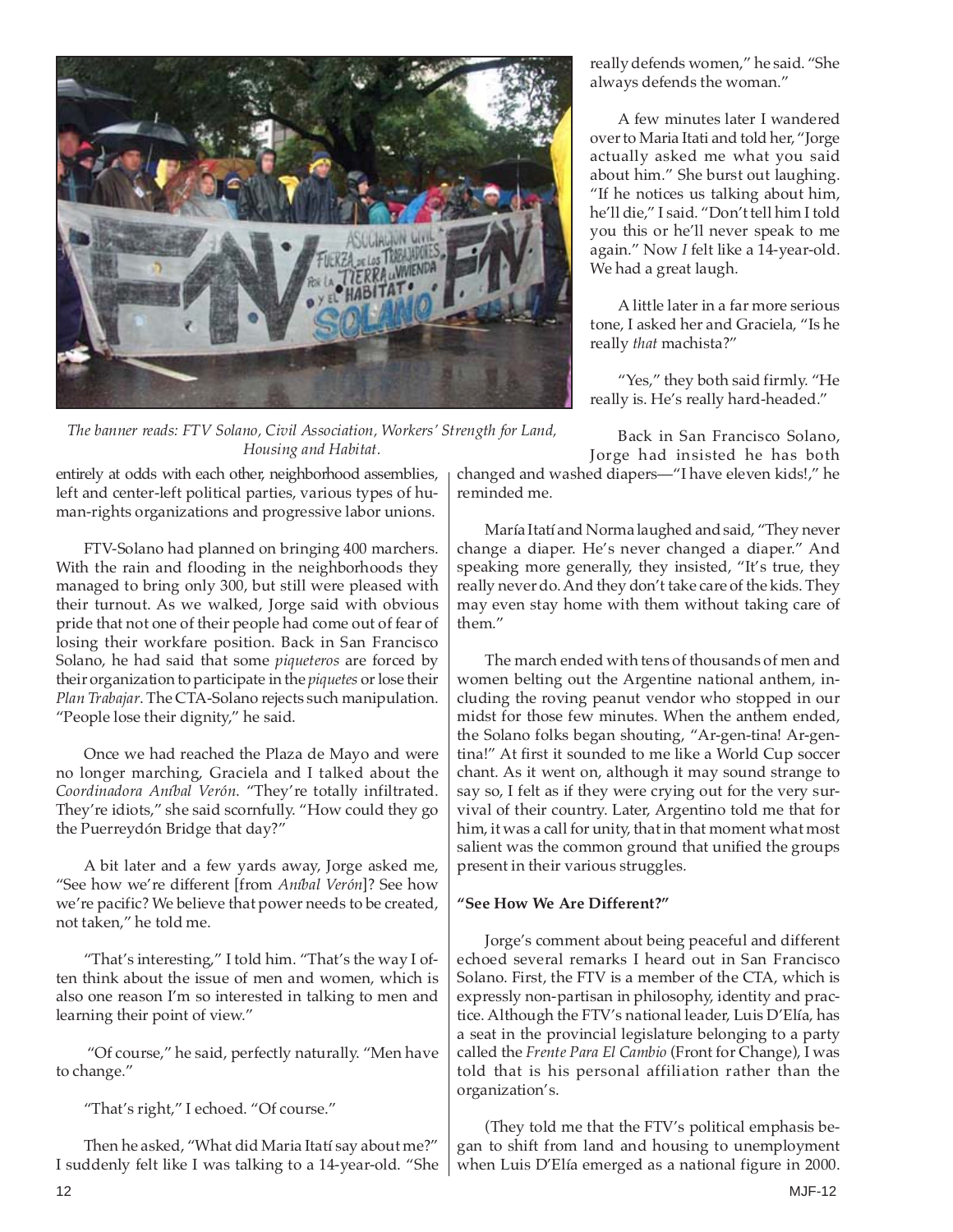He has been criticized by other *piquetero* groups for staying away from the Plaza de Mayo during the historic uprising of December 19 and 20, 2001 and the day after the deaths of Santillán and Kosteki. When I asked if they were happy with him, the room fell silent, though in other moments they defended these decisions.)

The CTA is an innovative and unusual labor confederation. Members include large, female-dominated unions such as those of teachers and public sector employees, plus some smaller and medium-sized unions such as those of aeronautic employees and sex workers. Members also include organizations of unemployed workers, civil-society organizations and individuals, whether independent or organized in neighborhoods.

One of the CTA's slogans has become "From the factory to the neighborhood," precisely because with so many factories closed, droves of workers are now at home. I believe their work with the unemployed is one of the principal reasons the CTA is unusual, visible and relevant.

Who decides when and where a *piquete* will take place? Generally, those decisions are made by the CTA governing board at the provincial level, where CTA-Solano used to have a representative. "Supposedly the local groups adhere to those decisions, since we are supposed to be a national group," said María Itatí.

Do you ever decide not to participate in a *piquete*? "Yes," she replied. "Our [local] governing board meets and decides whether or not to participate. Sometimes we say no because we are concerned about security or because we don't have the resources."

The CTA-Solano is very careful about what work activity is required of women who receive workfare positions. They spoke with disgust about organizations that send women who do not have a skill to sweep the streets (actually, I saw just that during my visit to the CCC in La Matanza). So if a woman does not have a profession or skill, she uses her 20 hours per week in training.

Many workfare recipients are required to work for the municipality or for local businesses. José Luis Mendoza, who was featured in MJF-7 (*Proving the World Bank's Gender Division Wrong: A Working-Class, Argentine House-Husband Bucks All the Stereotypes*), has a municipal job working in construction. The people in San Francisco Solano said this is exploitation, a subsidy for government and businesses, which also displaces other workers.)

In addition to setting themselves apart from other *piquetero* organizations, CTA-Solano even distinguishes itself from other CTA local branches. Jorge told me, "If you get to know the CTA in other places you will see that it is very different from here. The FTV-CTA [La] Matanza is not the same as the FTV-CTA-Solano."

INSTITUTE OF CURRENT WORLD AFFAIRS 13 Cristino added, "Their regional organization is more

union-oriented. We don't have any unions in our organizations. We are very base-oriented."

Jorge added, laughing, "The only union here is the union of the unemployed." On a more serious note, he said, "It also has to do with our form of struggle, with the land settlements [meaning their invasion of the private lands that they turned into five neighborhoods]. We mark the difference, we know and we are grateful. If it hadn't been for the CTA I don't know if we would have come together. The CTA gave us the opportunity to join them and to develop our projects in the framework of the struggle we have taken forward."

#### **Looking Into the Future**

At one point I asked Cristino and Jorge how they visualize CTA-Solano's goal for the future. Jorge answered immediately: "To reindustrialize the country. There are many ways to do this." One of the workers at the local soup kitchen told me that if the government were willing to help with licenses and credit, there are small and medium-sized industries such as food production and processing that could begin functioning in Solano tomorrow. However, they compete with larger economic interests, he said, and as such are impeded by the government.

I asked Cristino and Jorge if they thought it possible to create the conditions necessary for reindustrialization under the current government or any of the political parties. In reply, the two of them wagged their heads no.

They then reminded me that at the end of last year just before President De la Rúa fell from power on December 20—the CTA was an active participant in a popular vote organized by the non-partisan *Frente Nacional Contra la Pobreza* or National Front Against Poverty (FRENAPO). In just four days, FRENAPO mobilized three million Argentines across the country who voted overwhelmingly "Yes" to the creation of monthly unemployment insurance of \$380 for heads of household, \$60



 *Graciela and her son, Alejo.*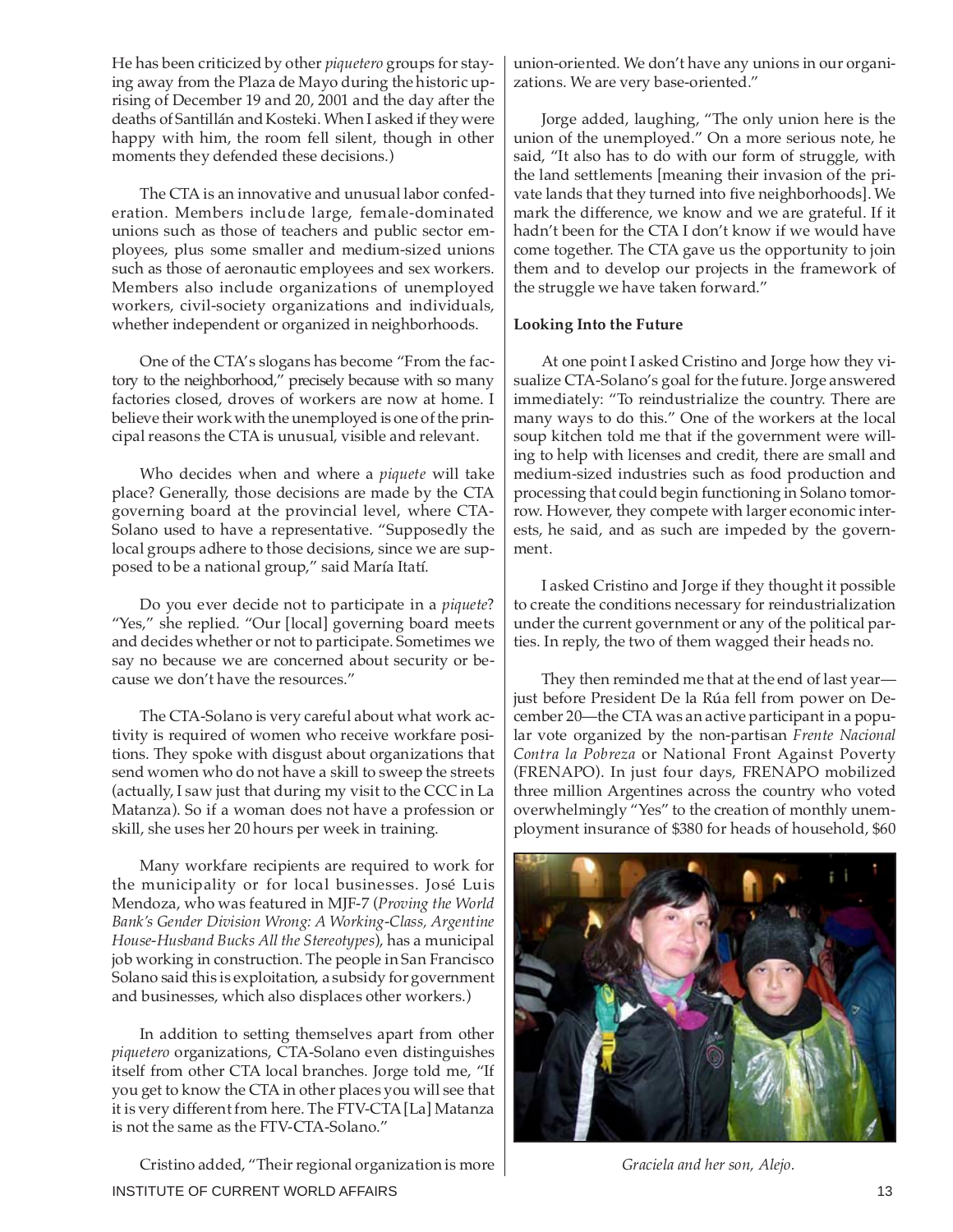for each of their children and \$150 for senior citizens with no pension.

The CTA-Solano members are interested in how the CTA can capitalize on that vote, how they might organize those three million-plus Argentines who said "yes" to the FRENAPO's proposal. Many Argentines believe that the vote forced the government to create the current workfare plan of 150 LECOP per family per month. They reminded me that at one LECOP to one peso, this equals only about 40 dollars.

As we walked through San Francisco Solano, Cristino told me that the FTV and CTA were planning a series of meetings to decide their electoral strategy—a question that has the entire popular movement working to figure out how to respond, given changes in the political landscape in recent months. Coincidentally, seven days after the killings, President Duhalde announced that he was moving the presidential election up by six months to March 2003.

Echoing an earlier conversation, Cristino told me that it took 25 years to destroy the economy and the country (referring to free-market policies first implemented by the military dictatorship in 1976), and they expect it will take a long time to rebuild. They have started with workfare and emergency food aid because of an urgent need for both countless families in Solano survive because of them and because that is what they consider feasible.

"We are a long way from being able to do all we need and want to do," Cristino said. "We are starting out with our local organizing, which is hard and slow."

Argentino told me, "There is constant debate about how to define what we are fighting for, and about how to make the *Planes Trabajar* into an organizing tool, not just a handout. And how to recuperate dignity, how to make sure that those who receive the *Planes* don't feel like beggars. It's also a debate about the standpoint from which we make our demands: as workers, as unemployed workers, as *piqueteros,* or what?"

At the march, CTA-Solano's Ramón Charra steered me over to two of his teenage daughters, Elvia and Natalia, anxious for me to meet them. Back in San Francisco Solano, he had told me, "I try to do a political-social analysis at home with my family so that they won't say only, '*Papá* was in the CTA.' I want this work to continue, because it is going to be finished only by our kids, or our grandkids." ❏



*(above) Ramón with his daughters. (right) Ramón's grandson, Lautaro.*